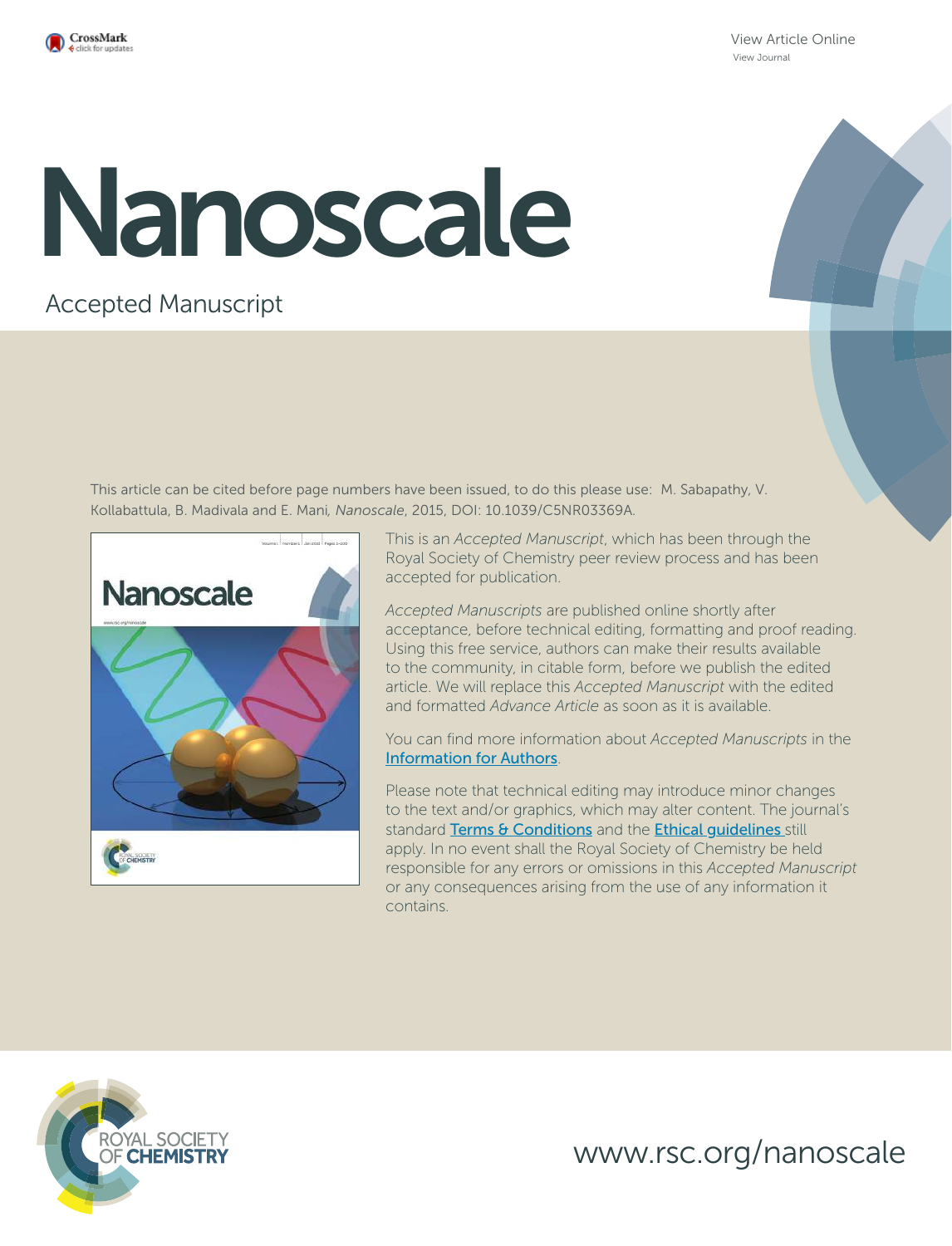Published on 30 June 2015. Downloaded by Colorado State University on 01/07/2015 20:03:01.

Published on 30 June 2015. Downloaded by Colorado State University on 01/07/2015 20:03:01



# **Journal Name**

# **ARTICLE TYPE**

Cite this: DOI: 10.1039/xxxxxxxxxx

**Received Date Accepted Date** 

DOI: 10.1039/xxxxxxxxxx www.rsc.org/journalname

# **Visualization of equilibrium position of colloidal particles at fluid-water interfaces by deposition of nanoparticles** †

Manigandan Sabapathy, Viswas Kollabattula, Madivala G. Basavaraj and Ethayaraja Mani<sup>∗</sup>

We present a general yet simple method to measure contact angle of colloidal particles at fluidwater interfaces. In this method, the particles are spread at the required fluid-water interface as a monolayer. In the water phase a chemical reaction involving reduction of a metal salt such as aurochloric acid is initiated. The metal grows as a thin film or islands of nanoparticles on the particle surface exposed to water side of the interface. Analyzing the images of particles in high resolution scanning microscopy (HRSEM), we trace the three phase contact line upto which deposition of metal film occurs. From geometrical relations, the three phase contact angle is then calculated. We report measurements of contact angle of silica and polystyrene (PS) particles at different interfaces such as air-water, decane-water and octanol-water. We also apply this method to measure contact angle of surfactant treated polystyrene particles at air-water interface, and we find a non-monotonic change of contact angle with concentration of surfactant. Our results are compared with the well-known gel trapping technique and we find good comparison with previous measurements.

## **1 Introduction**

Adsorption of particles at fluid-fluid interfaces is of fundamental importance in soft matter and colloid science from the perspectives of interactions between particles, kinetics of adsorption and structural properties of monolayer of particles.<sup>1,2</sup> Further, adsorption of particles helps stabilize drops, bubbles and foams, wherein particle-laden interfaces offer kinetic barrier for coalescence and provides better stability against phase separation.<sup>3</sup> In general, micron-sized particles irreversibly adsorb at fluid-fluid interfaces due to high adsorption energies. The adsorption energies depend on the particle-fluid interfacial tensions, size and three phase contact angle (θ) of the particles.<sup>4</sup> Of these parameters, contact angle dictates the type of emulsion (w/o or o/w) that can be stabilized. For instance, particles with contact angle < 90◦ stabilize o/w emulsion while particles with contact angle > 90° stabilize w/o emulsion.<sup>5</sup> Therefore, accurate measurement of θ of particles is important as it directly relates to the formation and stabilization of emulsions and foams.

The search for an unified method for determination of contact angle of colloidal particles at various kinds of interfaces has been

<sup>∗</sup> *Email: ethaya@iitm.ac.in*

on-going over many years. Several methods for measuring contact angle, although limited in scope, have been reported. The easiest but indirect method of measuring  $\theta$  is based on sessile drop.<sup>6</sup> In this method, a thin continuous film of the material of the particle is coated on a substrate. This is possible only if the particles can be dissolved in a suitable solvent. Therefore this method is suitable for latex particles such as polystyrene, PMMA and so on. The substrate is placed in the lighter (low density) fluid and a fine drop of the heavier (high density) liquid is placed on the substrate. Scheme 1a shows a schematic of the sessile drop method. By imaging equilibrium shape of the liquid drop on the substrate, the contact angle can be calculated using Young-Dupre equation (see Scheme 1a). This method lacks accuracy due to the effect of film thickness, roughness, degree of dissociated charges (in case of charged particles), and often gives large inconsistencies in the measurement of θ. Moreover, inorganic particles such as silica, which is often studied as a model system, can not be made as a film directly. For such cases, a close packed monolayer of particles is coated on a substrate.<sup>7</sup> The contact angle of a liquid drop is determined by placing a liquid drop on the substrate followed by the drop shape analysis. This contact angle is assumed to be the contact angle of the particle at the liquid-air interface. However, the effect of particle roughness and line tension limit the accuracy of the measured contact angle.

Indirect measurement of contact angle of particles at fluid-fluid

*Polymer Engineering and Colloid Science Laboratory, Department of Chemical Engineering, Indian Institute of Technology Madras, Chennai -600 036, India*

<sup>†</sup> Electronic Supplementary Information (ESI) available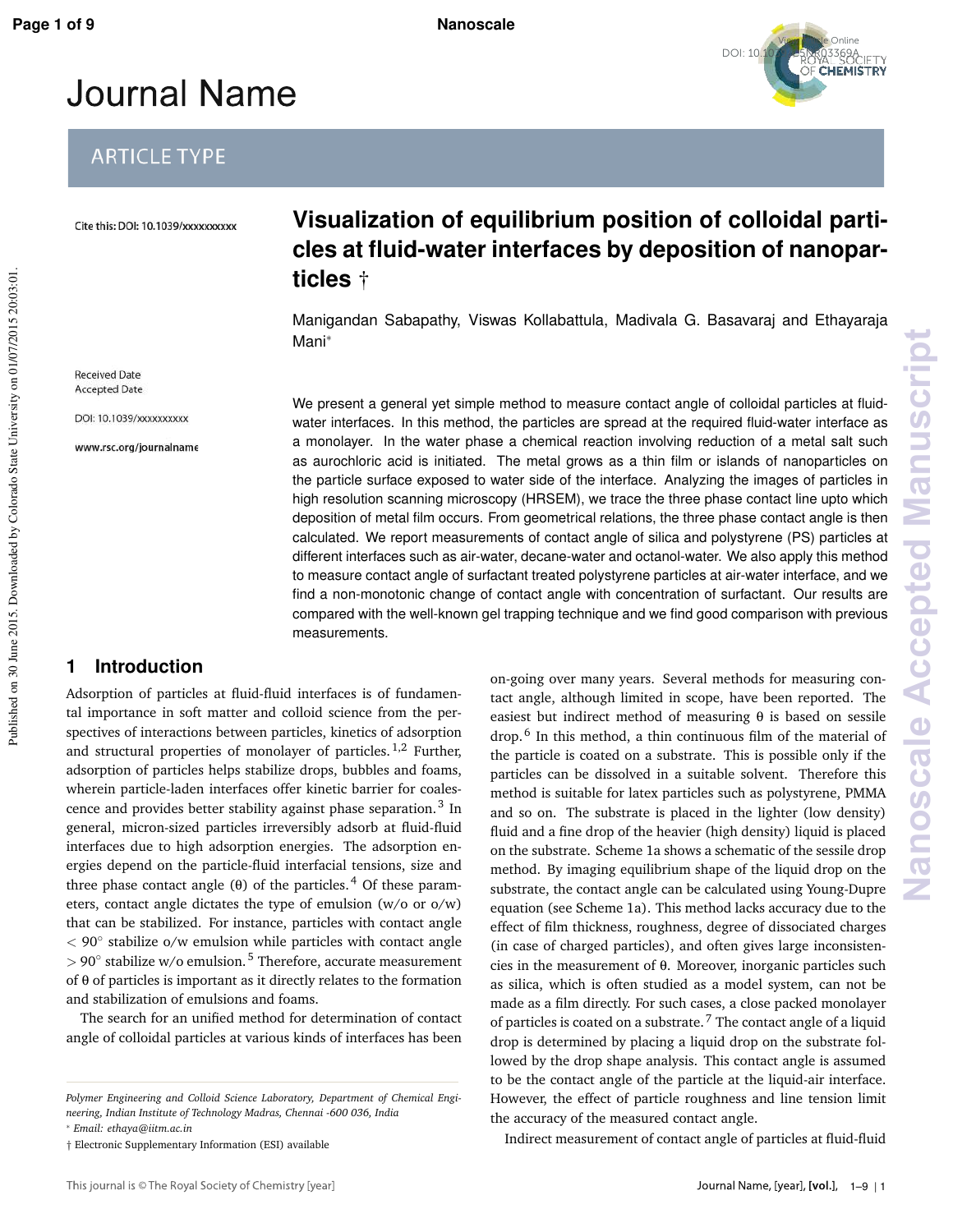interface was first suggested by Clint and Taylor. <sup>8</sup> The monolayer of particles in a Langmuir trough is compressed until it collapses and the corresponding collapse pressure (Π*c*) is measured. Π*c* is equal to the Gibbs free energy of detachment of particles from the interface. By assuming the particles are close-packed, contact angle is calculated. This method relies on the accurate measurement of collapse pressure. However, due to relaxation time associated with rearrangement of particles in the monolayer near collapse, the measured collapse pressure is subjected to significant variability leading to inaccurate measurement of contact angle.<sup>9</sup>

The pursuit of in-situ measurements of contact angle of particles has significantly increased because of limitations of the existing techniques and advances in the development of novel experimental tools. Mohammadi and Amirfazli reported a method to measure contact angle, wherein a confocal laser scanning microscope is used to obtain cross sectional images of the particles in the plane perpendicular to the interface when it is in equilibrium position. Based on change in the background intensity, the cross sectional area of the particle at the interface is calculated to obtain the contact angle of the particles. <sup>10</sup> Further, Snoeyink *et al.* had very recently reported a method for measuring the contact angle of polystyrene particles using Bessel beam microscopy.<sup>11</sup> By probing the particle height at the interface through the image analysis over hundreds of particles, the contact angle of particles is measured in-situ at interface.

Published on 30 June 2015. Downloaded by Colorado State University on 01/07/2015 20:03:01.

Published on 30 June 2015. Downloaded by Colorado State University on 01/07/2015 20:03:01

In the recent past, the methods based on freezing,  $12,13$  or gel trapping  $(GTT)^{14,15}$  of particles at liquid interfaces have been demonstrated to show direct measurement of contact angle. The state of particles trapped at interface is examined through microscopic techniques such as scanning electron microscope (SEM) or atomic force microscope (AFM), which detect particle's immersion depth. The depth of immersion is related to the three phase contact angle. However, the gelling and freezing of particles during the process may affect particle location, particles shape, or chemical composition of the system<sup>11</sup>. Additionally, in the case of freezing technique, the methodology reported by the author works only for oil that is freezable at moderate cooling.

In this article, we demonstrate a simple method to measure  $\theta$ in-situ at various kinds of fluid-water interfaces. A fluid-water interface is created by considering water containing a mixture of a metal salt such as  $HAuCl<sub>4</sub>$  and a reducing agent such as NaBH4, sodium citrate and a suitable oil/air. The particles are then spread at the interface so as to create particle monolayer. The reduced metal atoms nucleates and grow on the part of the particle that is immersed in water side. After completion of the reaction, a thin film of gold deposits on the particle surface in contact with aqueous phase enabling the tracing of three phase contact line. The particles are removed carefully from the interface by dip coating. Scheme 1 b shows the schematic of the method. The particles are imaged in high resolution scanning electron microscope (HRSEM) to trace the equilibrium contact line of particles. By measuring the two dimensional projection of the uncoated region and particle diameter, θ can be calculated (refer Scheme1b). In this method, one can also use other metallic/in-organic coating instead of gold deposition as long as the deposition of nanoparticles/nanofilm on the adsorbed particle provides enough contrast during SEM analysis. Unlike sessile drop method, the proposed method is not limited for a particular kind of particles. Our method can be used at room temperature unlike GTT which requires moderate temperature for the gellan to remain in water-like liquid. In what follows, we describe experimental details in Section 2 and present results for PS, silica and surfactant treated PS particles and finally provide some general remark of the proposed method.

### **2 Experimental Section**

### **2.1 Materials and Methods**

The amidine functionalized positively charged polystyrene (PS) particles of diameter 2.2 *µm* are purchased from Interfacial Dynamics Corporation. The 3-Amino propyl trimethoxysilane (APTES, 97%) is procured from Alfa Aesar, USA and is used as received. The positively charged APTES treated silica particles are prepared starting from monodispersed silica  $(SiO<sub>2</sub>)$  particle of size 1 *µm* obtained from Fiber Optic Centre, Inc., USA. The surface treatment leads to amine groups on the silica particles surface. Initially, silica particles of 4 wt % suspended in 1 ml of ethanol is mixed with 100 *µ*l APTES and left undisturbed for 3 hrs. The particles are then separated from APTES mixture by centrifugation and washed with DI water for at least four washing cycles to remove any excess APTES. The zeta potential of bare silica (1 *µ*m) and polystyrene (2.2 *µ*m) measured using electrophoretic dynamic light scattering (DLS) are  $29 \pm 2$ ,  $81 \pm 3$  mV, respectively. Aurochloric acid, a common precursor for gold, is obtained from Sigma Aldrich, USA. The reducing agents such as sodium borohydride (NaBH4), tri sodium citrate are received from Merck, Germany. 1-Octanol and n-decane received from Alfa Aesar, USA and Merck, Germany, respectively, are used as oil phase. Sodium dodecyl sulfate (SDS), Merck, Germany is used to functionalize particles prior to spreading at the interface in one set of experiments. Ethanol used to aid spreading is supplied by Merck, Germany. The gellan which is used to gel aqueous phase in gel trapping technique is gifted by CP Kelco, USA. Poly dimethylsiloxane (PDMS) and curing agent (Sylguard<sup>(R)</sup> 184) purchased from Dow Corning, USA are used as cross-linked elastomer to transfer the particles from the gellan surface on to the PDMS. For all process requirements, MilliQ  $\mathbb{R}$  de-ionized water (DI) is used.

### **2.2 Measurement of equilibrium contact angle of colloidal particles**

In the proposed method, equilibrium contact angle of PS and  $SiO<sub>2</sub>$ particles is measured by depositing a thin film of gold selectively on particle surface exposed to water side of the fluid-water interface. The deposition of gold produces a clear and distinguishable surface contrast when imaged using HRSEM and therefore the method offers a way to measure the contact angle directly. As described in Scheme 2, the aqueous phase used contains aurochloric acid and sodium borohydride (reducing agent). Here after, we denote the aqueous reaction mixture as "water" phase. These reagents are mixed such that the molar ratio between reducing agent/gold is 20% more than the stoichiometric requirement, so that NaBH4 is always present in excess quantities. Typically we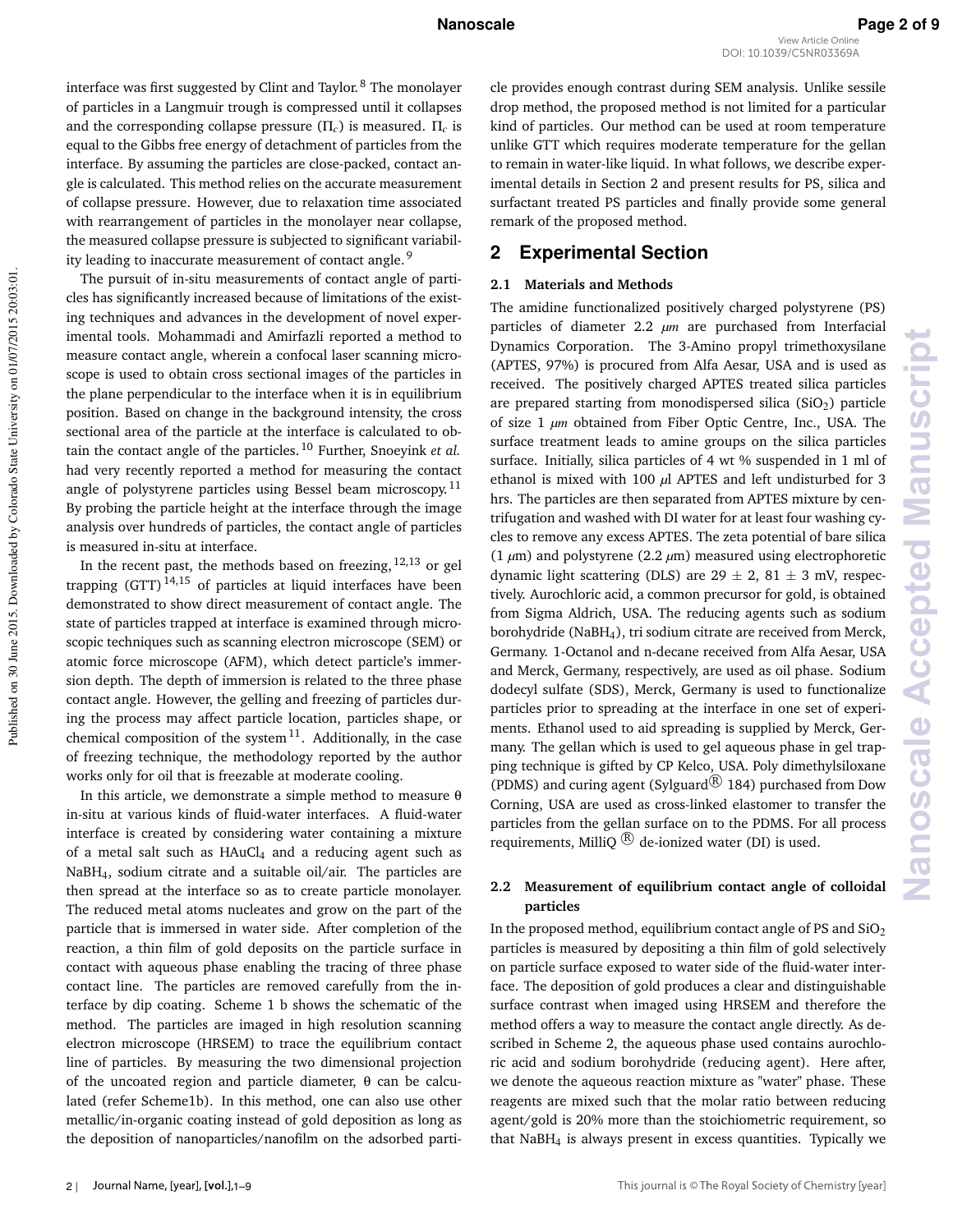**Nanoscale Accepted Manuscript**

anoscale Accepted Manu



**Scheme 1** Schematic showing calculation of contact angle measurement from a) sessile drop technique (γ<sub>PO</sub> - Surface energy of particle-oil, γ<sub>PL</sub> - Surface energy of particle-water, γ<sub>OW</sub> - Surface energy of oil-water; unit of surface energy is given in  $mJ/m<sup>2</sup>$ ), b) proposed technique (θ - Contact angle, d - diameter of the circle obtained by two dimensional projection of uncoated region of the particle, D - diameter of particle).

use aurochloric acid concentrations in the range of 0.2 - 0.5 mM. Subsequently, a 55 µL ethanol-water suspension (2:1 volume ratio) containing known concentration of particles is spread at the air-water or oil-water interface. The surface coverage of particles at the interface is typically close-packed. This is confirmed from microspcopic observations (refer Figure S1). Then, a substrate, usually glass, held in dip coater port (APEX instruments, India)is immersed in the reaction mixture. The desired area of substrate to be coated can be varied by changing the dipping length. Prior to dipping, the substrate is cleaned by immersing it in a piranha bath containing hydrogen peroxide and sulphuric acid in the volume ratio of 1:3. The reaction leading to the deposition of gold on the particle surface is allowed to continue for 2 hrs. The substrate is then pulled from the mixture at a constant lifting speed of 2 mm/min and suspended for 5-10 min in air to evaporate residual reaction mixture from the film (monolayer) of particles. Finally, the particles are imaged in HRSEM to demark the gold coated part from bare surface. For comparison, we also evaluate the contact angle of particles using another reducing agent such as tri sodium citrate. The reaction mixture containing aurochloric acid and sodium citrate solution are mixed and kept at 80◦C. The molar ratio between reducing agent/gold is 20% more than the stoichiometric requirement. Since a higher temperature of 80◦*C* is required when sodium citrate is used, we choose to use NaBH4 in most of the experiments.



**Scheme 2** Schematic representation of experimental steps describing deposition of gold nanoparticles on the particle surface at the interface.

### **2.3 Surfactant treated PS particles**

It is known that the contact angle of particles can be modified by treating the particles with oppositely charged surfactants.<sup>13</sup> We show that our method can be used to study the variation of contact angle of surfactant-treated particles. The deposition of gold film is not affected by this additional functionalization as we will show later. In one set of experiments, the PS particles are pre-treated with SDS before spreading at the air/water interface. For treatment, equal volume of PS particles (4w/v%) and SDS of various concentration are mixed and sonicated for 5 min before leaving it undisturbed for an hour. It is expected that negatively charged SDS will bind electrostatically with positively charged PS particles. After this treatment, the mixture is centrifuged and sedimented particles are re-dispersed in DI water using ultrasonicator. This procedure is repeated four times to remove free surfactant molecules. Further, the conductivity of supernatant solution is monitored after every wash in order to confirm the absence of free surfactants. The results obtained from the conductivity meter show that there is no significant variation after the second wash onwards. The values of conductivity after every washing steps are 0.15, 0.1, 0.1, 0.1  $\mu$ S/*cm*. Thorough washing to remove free surfactant is essential because, free surfactant present may reduce fluid-fluid interfacial tension and change the actual θ. Thereby we make SDS functionalized PS particles with various degrees of functionalization.

### **2.4 Gel trapping**

Contact angles measured based on the proposed method is validated using gel trapping technique (GTT). GTT is performed by spreading the particles on an air-water or oil-water surface followed by gelling of the water phase containing a nonadsorbing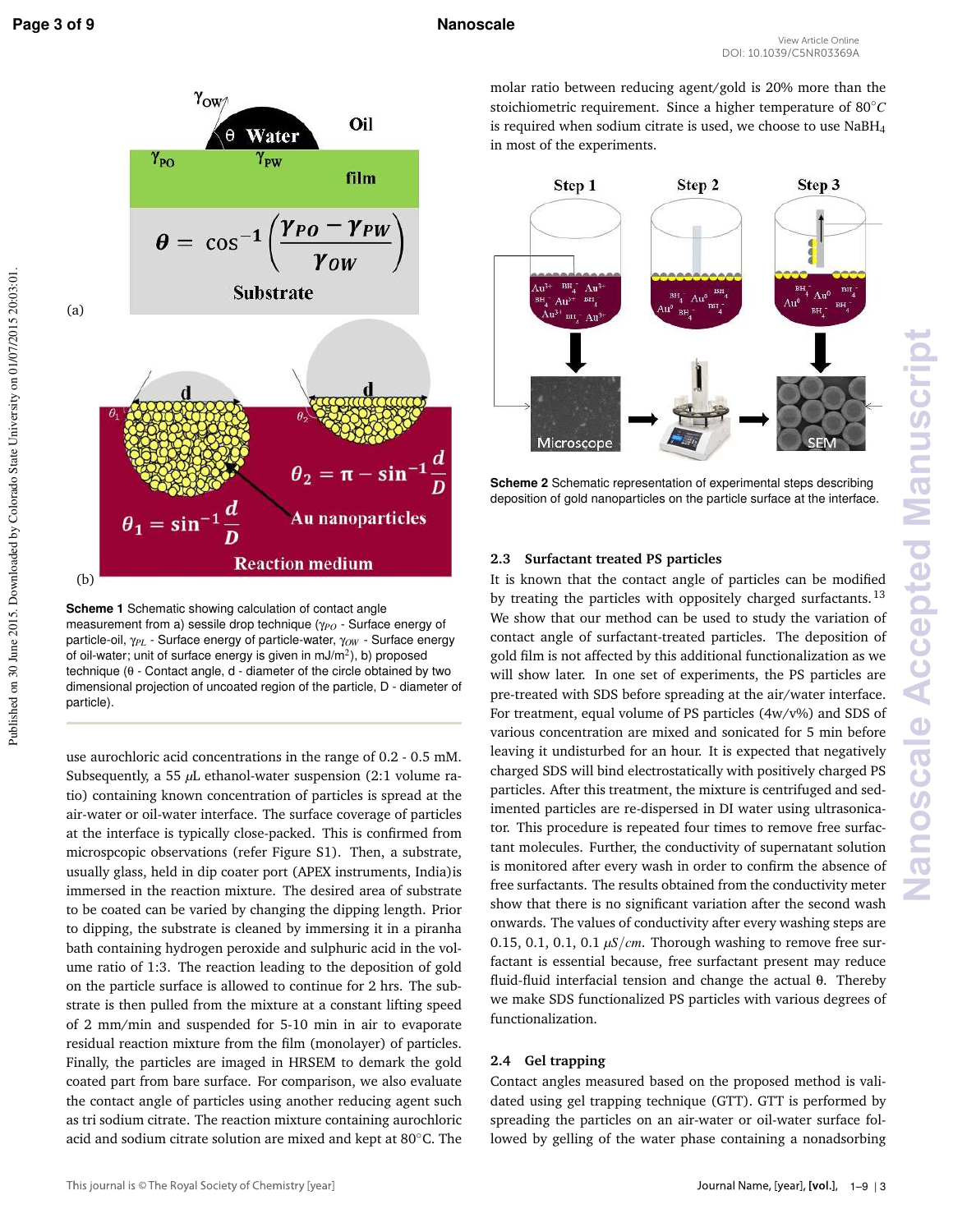polysaccharide such as gellan. <sup>14</sup> The gellan mixture is prepared by dispersing 1.5 wt% of gellan (CP Kelco, USA) in DI water. The mixture is heated to 90◦*C* in a water bath for 15 min to dissolve and hydrate the gellan. After the gel trapping procedure, the air or oil phase is replaced with a small amount of poly (dimethylsiloxane) (PDMS) elastomer. For this modification, PDMS mixed with curing agent in 1:10 wt ratio (Sylguard $\mathbb{R}$ ) 184, Dow Corning, USA) is used. The PDMS spread on the particle monolayer at the solidified gellan surface is allowed to cure slowly for 48 hrs so that the particle region exposed to air/oil is embedded into the curing PDMS elastomer. This makes the calculation of equilibrium contact angle of particles easier as the part exposed from the PDMS base can be directly viewed using HRSEM.

### **2.5 Characterization**

The structural morphology and contact angle measurement of particles are studied using HRSEM (Hitachi S-4800) with operating voltage from 1-3 kV. For better image quality, a thin layer of gold is sputter coated on the sample to render them electronically conductive. Energy dispersive X-ray spectroscopy analysis (EDS) is made using the HRSEM to quantify the surface composition of particles. EDS analysis of the particles are carried out without sputter coating. Inverted microscope (Model: DMI3000B, Leica Microsystems, Germany) is used to characterize the particle monolayers prior to dip-coating and to observe structural morphology. Ultrasonicator (500GTI, Martin Walter Powersonic, Germany) is used for the separation and re-dispersion of surfactant treated particles into required liquid medium at an operating frequency of 132 KHz for 10 min. Conductivity of supernatant solution containing surfactants is monitored using conductivity probe (GA instruments, India). Dynamic light scattering, DLS (Horiba SZ-100) is performed to measure the zeta potential of particles used. The surface tension analysis for reaction mixture-air and reaction mixture-decane is carried-out using a goniometer (GBX instruments, France).

### **3 Results and Discussions**

### **3.1 Contact angle of PS particles at air-water interface**

Since the three phase contact angle of a particle at an interface is influenced by the fluid-fluid interfacial tension, we first establish that the presence of metal salt and the reducing agent does not affect the air-water and oil-water interfacial tension (see Fig. S1 in Supplementary Information). Further it is also confirmed based on control experiments with flat interfaces that the true contact angle of particle is not affected by the in-situ deposition of gold nanoparticles on the colloidal particle surface (see Fig. S2 in Supplementary Information). As a result of the chemical reaction in the bulk, the gold salt is reduced to gold metal. Since the particles are already adsorbed at the interface, the metal atoms that nucleate in the bulk grow as nanoparticles on the surface of the particle in contact with the aqueous phase. As the part of the particle exposed to water side is available for gold to grow, one can expect the formation of either thin gold film or islands of gold nanoparticles. Figure 1 shows a representative HRSEM image of regular hexagonal arrangement of particles with gold metal nanoparticles on the surface for two different reducing agents. After scanning the entire region of substrate, we observed that there is a thin layer of gold on the surface of particles immersed in the reaction medium while there is no sign of gold deposition on the part exposed to air. The EDS mapping analysis using HRSEM confirms the presence of gold on the particle surface exposed to water side and absence in the air side (insets Figure 1). From the image analysis based on 100 representative particles, the diameter of circle (d) obtained from two dimensional projection of uncoated part of the particle (part exposed to air) and D (particle diameter) were measured individually for all particles. Dip coating allows to retain the orientation of the particles intact as in they were at the interface. From geometry, θ can be calculated from the values of d and D.

For contact angle  $<$  90 $^{\circ}$ , we use the equation  $^{14}$ 

$$
\theta = \sin^{-1}\left(\frac{d}{D}\right) \tag{1}
$$

and for contact angle  $> 90^\circ$ ,

$$
\theta = 180 - \sin^{-1}\left(\frac{d}{D}\right) \tag{2}
$$

Based on equation 1, the contact angle measured for the PS particles at water-air interface system using sodium citrate and NaBH<sub>4</sub> are 39  $\pm$  1° and 38.5  $\pm$  1°, respectively, showing the choice of the reducing agent has no effect on the measured contact angle.

We note that there is no significant variation in the apparent contact angle obtained for reaction times of 10 min, 60 min and 120 min, although the quality of gold film strongly depends on reaction time (see Fig. S3 in Supplementary Information). However, film quality in turn affects the accuracy of measurement of contact angle. Of the three reaction times studied in our experiments, 60 min gives good demarcation of the contact line.

### **3.2 Contact angle of surfactant treated-PS particles at airwater interface**

Recently there has been growing interest in using a combination of charged colloidal particles and oppositely charged surfactant to stabilize Pickering emulsions or foams.<sup>16</sup> The synergistic interaction between particles and surfactant molecules is found to offer better stabilization. This combination can be used to alter contact angle of a particle at the same interface. A monotonic increase of contact angle as a function of added surfactant has been reported earlier.<sup>13</sup> However, in this case surfactant molecules are present both on particle surface (via electrostatic) and in bulk water as free surfactant molecules. Therefore the increase in θ can be due to the decrease in oil-water interfacial tension because of the free surfactant. It is not clear whether increase in  $\theta$  is due to free surfactant or due to particle-surfactant complex or both. In another study where excess surfactant molecules were thoroughly removed and only the surfactant molecules bound to particle surface were present, it was shown that the contact angle did not depend on the initial concentration of the surfactant.<sup>17</sup> It can be argued that in these range of surfactant concentrations, the par-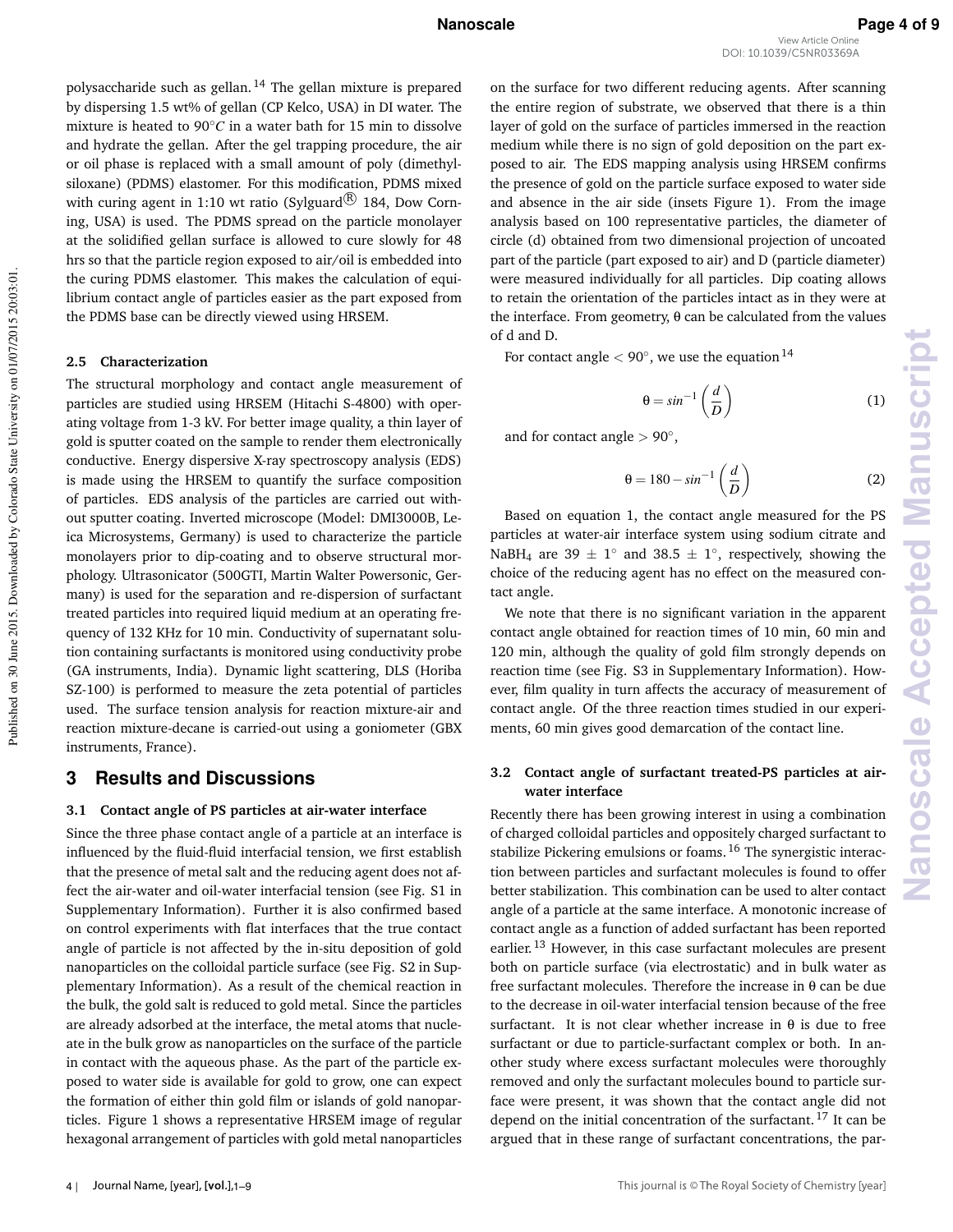

**Fig. 1** HRSEM images showing gold nanoparticles on particle surface using reducing agent: A) sodium citrate, and B) sodium borohydride. Insets show EDS analysis showing the presence of gold. The scale bar corresponds to 2 *µ*m.

ticles were highly charged. On one hand the charged particles like to maximize the area exposed to water and decrease the contact angle and on the other hand, surfactants adsorbed on the particle surface can impart hydrophobicity leading to an increase in contact angle. Therefore one might expect constancy in contact angle with surfactant concentration where electrostatic contribution is dominant, followed by an increase in contact angle as hydrophobicity becomes dominant. If surfactant concentration is increased further, contact angle should decrease again. Because of charge reversal, as discussed below, one is expected to see this nonmonotonic change in contact angle as a function of surfactant concentration. We verify this hypothesis by functionalizing the particles with oppositely charged surfactants and use our contact angle measurement technique to investigate this hypothesis.

Figure 2 a shows the variation of zeta potential and contact angle of PS particles (2.2 *µ*m) with SDS surfactant (anionic) concentration. In the plot, the SDS concentration is expressed as c/cmc, where c is the concentration of surfactant and cmc is the critical micellar concentration (8.2 mM at 20◦*C*). As the surfactant concentration increases, the charge of the particles reverses from positive to negative. This is because initially SDS binds with PS particles by electrostatic attraction thus screens the charge on the



**Nanoscale Accepted Manuscript** Nanoscale Accepted Manuscript

**Fig. 2** Effect of surfactant concentration on contact angle of PS particles, a) Dependance of zeta potential and contact angle with SDS concentration, b) Bottom morphology of particles shows gold deposition upto one half of the particle surface (i.e., contact angle 90°) for SDS concentration of 0.097, c) Top morphology of particles showing gold deposition for SDS concentration of 0.036 corresponding to contact angle ≈ 53◦ . The scale bar corresponds to 1 *µ*m.

particle. At certain concentration, the charges on the particle is completely screened by a monolayer of surfactant molecules. As we increase surfactant concentration further, a bilayer of surfactant begins to form via tail-tail interaction, where the head group of the outer surfactant layer is exposed to water. In such a scenario, the particles acquire a net negative zeta potential. Next we discuss how this charge reversal affects the contact angle. When little surfactant (0.036) is present, there is an increase in contact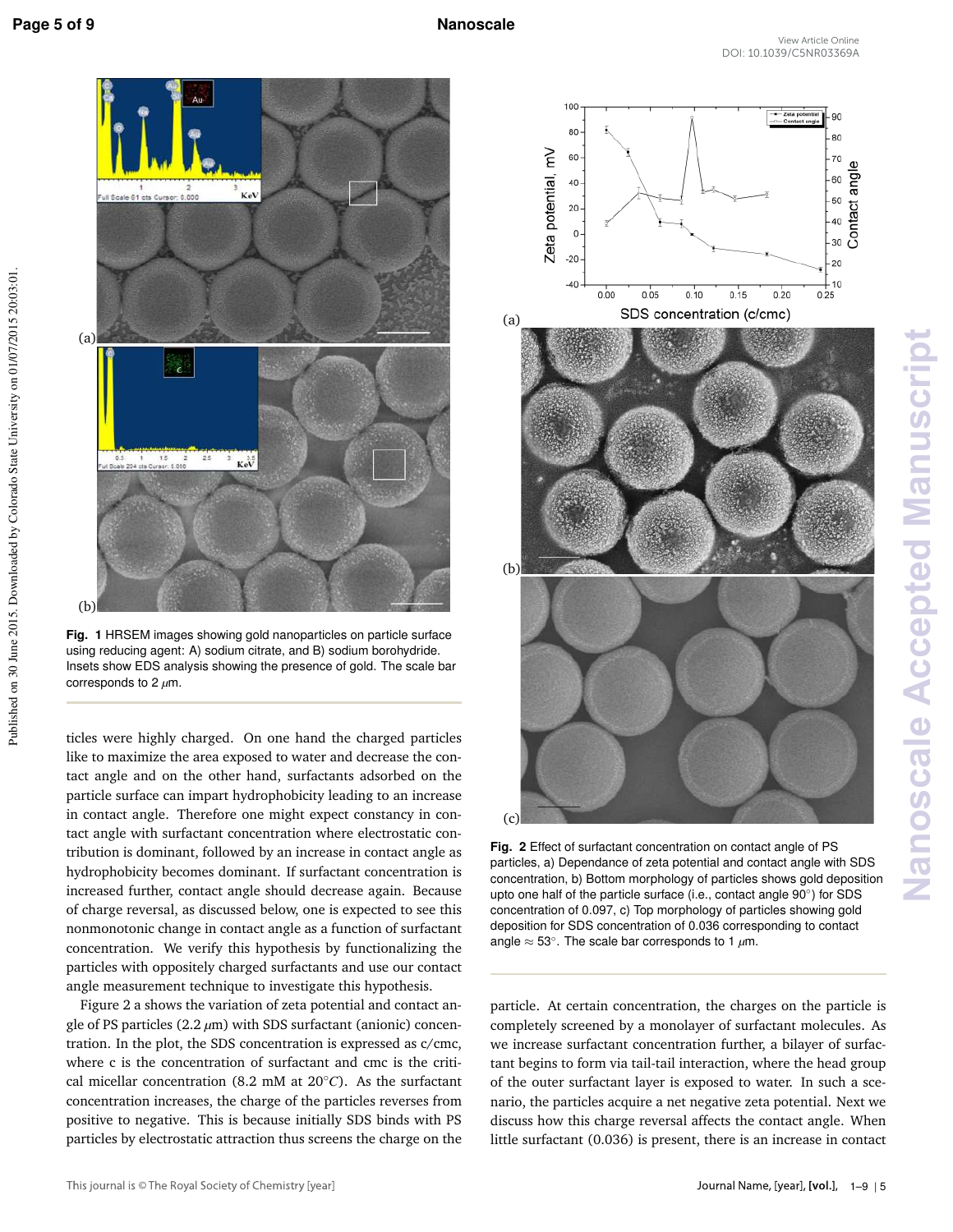**Nanoscale Accepted Manuscript**

**Nanoscale Accepted Manuscript** 

angle from 39° to 53°. With further increase in surfactant concentration upto 0.085, no appreciable change in θ is observed. However at 0.097, a sharp increase in  $\theta$  of 90 $^{\circ}$  is observed. Interestingly at this concentration, the zeta potential of the particle is close to zero. Hence the hydrophobic nature of the surfactants on the particle surface leads to higher θ value. Further increase in surfactant concentration leads to reversal of the sign of zeta potential and electrostatic effect reappears leading to a decrease in θ. Figures 2 b-c show the representative HR SEM images of bottom and top morphology of surfactant treated particles at two instances, 1) contact angle 90◦ and 2) contact angle 53◦ , respectively. For contact angle measurement, each and every data points have been plotted based on average values from three different repeated experiments (totally three hundred measurements have been done for each data points). The structure of particles at the interface under fully charged state and neutral state is given in Supporting Information (Fig. S5 in Supplementary Information).

### **3.3 Contact angle of PS particles at oil-water interface**

Next, we apply our method to measure contact angle of particles in two different oil-water interfaces, namely decane-water and octanol-water. In these experiments, we used sodium borohydride as reducing agent. When imaged using HRSEM, the top view of the particles i.e., portion of the particle exposed to oil did not show any gold deposited regions (Fig. S6 in Supplementary Information). Therefore, we investigated the bottom side of the particles by transferring the particles using carbon tape. Figure 3 shows the bottom view of particles i.e., portion of the particle exposed to aqueous phase. From Figure 3 a, it appears that  $\theta$  > 90°, and therefore we apply Eq. 2 to estimate contact angle. We measured for decane-water  $\theta = 111 \pm 5^{\circ}$  and for octanol-water  $\theta$  $= 158 \pm 1^\circ$ . The value of contact angle of particles increased drastically when the type of interface is changed from air-water ( $\theta =$  $39 \pm 1^\circ$ ) to decane-water and octanol-water. The drastic change of equilibrium contact angle is attributed to change in interfacial surface tension of water-decane (52 mN/m), water-octanol (8 mN/m) interface and distribution of charges. The higher values of θ implies that the particles are immersed more into the oil phase. Similar range of contact angle values are observed, when sodium citrate is used as a reducing agent (Figure 3 c). The measured contact angle at decane-water is  $124 \pm 1^{\circ}$  with citrate as reducing agent.

### **3.4 Contact angle of silica particles at air-water and oilwater interfaces**

In order to show that the technique can be extended to other type of particle as well, contact angle of silica particles is measured at different interfaces using  $N$ aBH<sub>4</sub> as reducing agent. Figure 4 represents HRSEM images showing top morphology of silica particles deposited on the glass substrate. From the analysis of SEM images, the contact angle measured at air-water and decane-water interface is found out to be  $62 \pm 3^{\circ}$  and  $39 \pm 3^{\circ}$ . We note in the case of silica particles, the gold is deposited as a distinct ring along the three phase contact line, different from what was observed in PS particles. This may be due to low charge density on



**Fig. 3** HRSEM images showing gold deposition on polystyrene particles adsorbed at water-oil interface a) decane-water (NaBH<sub>4</sub>), b) octanol-water ( $N$ aBH<sub>4</sub>), c) decane-water (citrate). The scale bar corresponds to 1 *µ*m.

silica particle surface. However, our method of measuring contact angle requires only the contour of the three phase contact line and its projection. Our method is not limited by the quality of the deposited film as long as the contact line is traceable.

### **3.5 Comparison of measured contact angle with gel trapping technique**

To compare our measurements, we carried out gel trapping technique to measure contact angles of PS at air-water and octanolwater interfaces. Figure 5 shows HRSEM image of polystyrene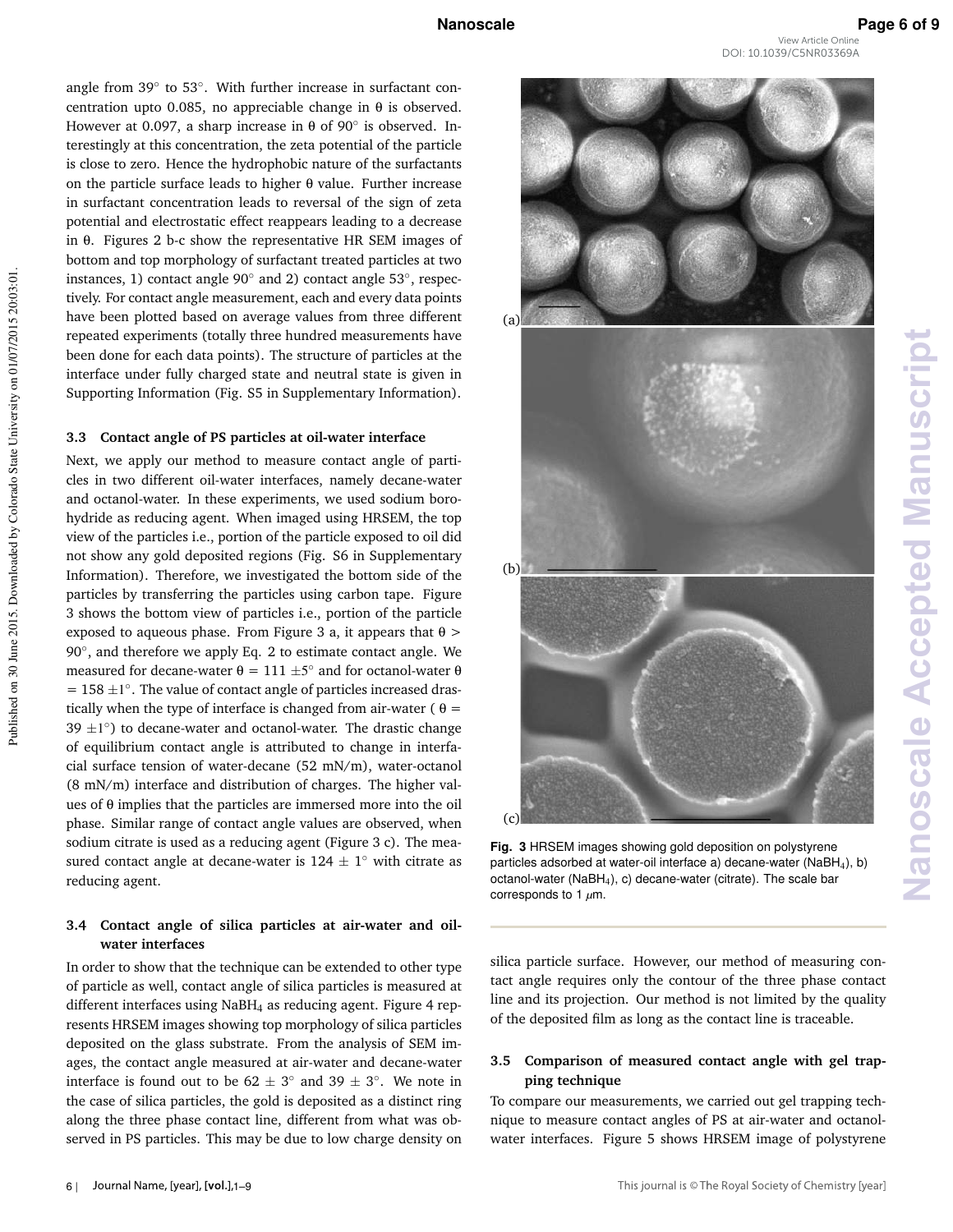Published on 30 June 2015. Downloaded by Colorado State University on 01/07/2015 20:03:01.

Published on 30 June 2015. Downloaded by Colorado State University on 01/07/2015 20:03:01



**Fig. 4** HRSEM images showing gold deposition on silica particles adsorbed at water-fluid interfaces, a) water-air, b) decane-water. In both cases NaBH4 is used as a reducing agent. The scale bar corresponds to 1 *µ*m.

particles embedded in PDMS block at air-water and oil-water interface. Based on image analysis, the contact angle measured for water-air system (Figure 5 a) is  $50 \pm 3^{\circ}$ , while, contact angle of particles at octanol-water interface is  $150 \pm 1^{\circ}$  (Figure 5 b). Based on the chemical deposition of gold methodology proposed by us, the contact angle values correspond to  $38.5 \pm 1^{\circ}$  and 158  $\pm$  1°, respectively. We find that a deviation of 5% is observed for octanol-water and 22% for air-water interfaces. These differences can be due to solidification of the gellan and reduction in the charge density of the particles. The surface charge density of the particles plays an important role in the contact angle. Increasing the surface charge density of the particles by a factor of 2 decreases the contact angle by a factor  $2/3$ . <sup>18</sup> The adsorption of gellan on particle surface may affect the accurate measurement of contact angle by GTT, which we have not investigated in detail. In some of our GTT experiments with PS particles at aqueous gellan-decane interface, particle swelling is observed. Moreover, while using PS particles, if temperature of gellan is slightly above what is reported, we observed a shape transformations, similar to the report of Park and Furst.<sup>19</sup> These effects associated with GTT may explain the deviation from true contact angle values.

Based on all our measurements, the contact angles obtained from different methods and interfaces are summarized in Table 1.



**Fig. 5** HRSEM images of polystyrene trapped in PDMS film obtained from gel trapping technique for interfaces a) air-water system, b) octanol-water system. The images were obtained using HRSEM operated in tilted mode with an observation angle of 60◦ . The scale bar corresponds to 5 *µ*m.

The data shows that there is considerable agreements in contact angle values measured between existing GTT and our technique. The method proposed by us in this article can be considered as yet another technique which is simple and robust in application and can be used to calculate contact angle of particles in-situ at fluid-water interfaces.

### **3.6 Some general remarks on proposed technique**

We have shown the generality of the proposed method to measure contact angle by using two different kinds of particles at three different kinds of interfaces. Here we highlight some general remarks on the method. One of requirements in this method is to assemble particles as a monolayer at the interface. This can be easily achieved for micron or sub-micron sized particles due to irreversible adsorption at the interface. However, for very small nanoparticles (< 10nm), the desorption energies can be comparable to thermal energy leading to exchange of particles from the interface to bulk and vice versa. In such scenario, the deposition gold might occur on the whole particle surface. Further, imaging the nanoparticles in HRSEM after coating will give rise to uncertainty in the measurement of contact angle. This method works well for particle sizes more than 1 *µm*. Since our method involves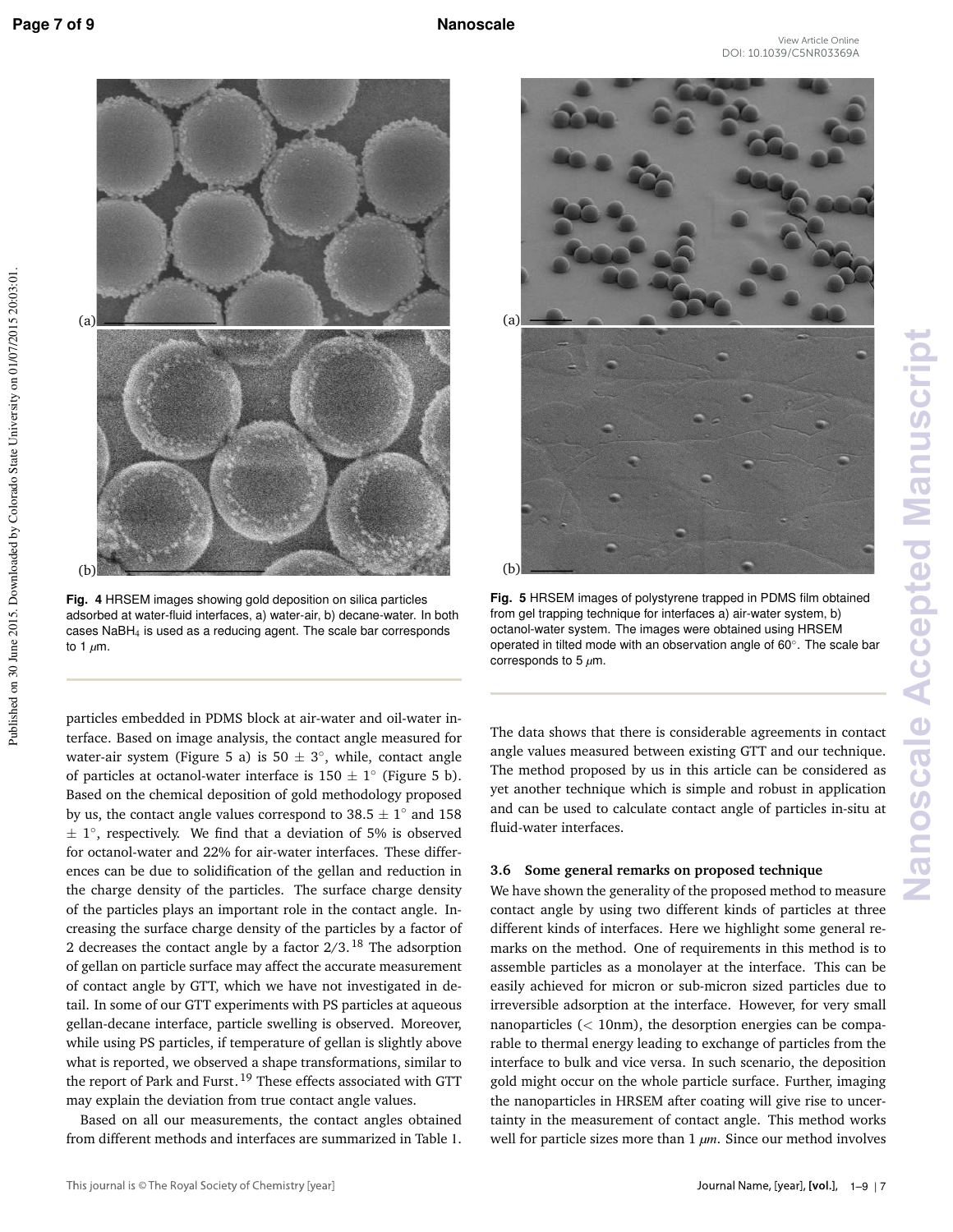**Nanoscale Accepted Manuscript**

**Nanoscale Accepted Manuscrip** 

| Type of particles | Type of interface | <b>GTT</b>                                       | Proposed method    |
|-------------------|-------------------|--------------------------------------------------|--------------------|
| Polystyrene       | air-water         | $50 + 3^{\circ}$                                 | $38.5 + 1^{\circ}$ |
|                   | decane-water      | $122^\circ$ $^{10}$                              | $111 + 5^{\circ}$  |
|                   | octonol-water     | $150 + 1^{\circ}$                                | $158 + 1^{\circ}$  |
|                   |                   |                                                  |                    |
| Silica            | air-water         | $70^{\circ}$ <sup>10</sup>                       | $65 + 2^{\circ}$   |
|                   | decane-water      | $33^{\circ}$ <sup>20</sup><br>(freeze technique) | $39 \pm 3^{\circ}$ |

**Table 1** Summary of measurements of contact angle from different techniques

a chemical reaction in aqueous phase, one of the fluids should be water. Therefore our method may not be applicable for oil-air interface. We note that the quality of the deposited gold film to demark the interface is important for accurate measurement of contact angle. We found that if the particles are positively charged, the quality of gold film is better. For negatively charged particle, the film is discontinuous and often we observed either islands of gold nanoparticles or a thin layer of gold around the contact line. A detailed study in improving the quality of the film by optimizing reaction conditions or metal salt is required to fully realize the genarality of the method. In other words, the mechanism by which gold nanoparticle adsorb on the particle surface needs further investigation. Although it has been cited in many articles that the gold nanoparticles bind to the surface via electrostatic attraction followed by nucleation and growth, the role of the nature of the charge is not completely understood. For instance, Bao *et al.* indicated that the metals with negatively charged precursor ions would nucleate on cationic particles whereas those with positively charged precursor ions would prefer anionic particles.<sup>21</sup> However, as described in Section 3.2, it is not clear as to why would a negative precursor metal (gold) ions grow on a surface of surfactant treated particles, pertaining to a zeta potential value of -28.0 mV, which is effectively an anionic particle. In this method, one can also use deposition of other kinds of nanoparticles instead of gold, as long as the deposition of nanoparticles/nanofilm on the adsorbed particle provides enough contrast during SEM analysis. To this end, 15 nm sized negatively charged silica nanoparticles are deposited on positively charged PS particle at air-water interface. The contact angle of particles obtained in this method (  $36 \pm 0.8^\circ$ ) is in agreement with the gold deposition method  $(39 \pm 1^\circ)$ . For more details, see Fig. S4 in Supplementary Information. The study of the role of charge on adsorption of metal nanoparticles on cationic or anionic surfaces is currently being investigated. The effect of shape of particles on adsorption at fluid-water interfaces have been reported both theoretically and experimentally. 22–26 These particles experience strong, and longranged attractive capillary interactions that greatly exceed the thermal energy k<sub>B</sub>T. Further, the combined effect of sharp edges and capillary interaction of particles<sup>27,28</sup> due to shape anisotropy at fluid-water interfaces tend to show pinning and de-pinning behaviour at the interface.<sup>25</sup> These effects give rise to complications in determining equilibrium contact angle of anisotropic particles.

Hence, our method is limited to measure the contact angle of particles of spherical shape. Nevertheless, the promising application of the proposed technique can be finding the equilibrium confirmation or orientation of anisotropic colloids at interfaces. Further this method can be used to synthesize patchy colloids as choice of different interfaces allow a control of the patch size.

### **3.7 Conclusion**

To summarize, we have proposed a new methodology to measure contact angle from real space imaging of particles that are coated with metal nanoparticles on the surface exposed to water side of the interface. The contact angle of pristine PS particles have been found to be unaffected by the type of reducing agent used in the reaction. The generalization of method is shown by measuring contact angles of polystyrene and silica at interfaces such as air-water, decane-water and octanol-water, which are commonly used fluid-water interfaces. In a separate study on a surfactant treated particles, we have shown that the addition of oppositely charged surfactants to the suspension of cationic particles causes change in contact angle as well as charge reversal of the particles. Apart from 90° contact angle corresponding to surfactant concentration of 0.097, the particles showed constancy of measured θ values throughout the range of surfactant concentration studied. A potential extention of this work can be visualization of equilibrium orientation of anisotropic particles at interfaces. Further this method can be used to synthesize single patchy colloids of controlled patch size.

### **3.8 Acknowledgement**

The authors thank Dr. Pijush Ghosh, Applied Mechanics, Indian Institute of Technology Madras, for providing access to Goniometer and dip coater facilities. The authors acknowledge Mrs. Neethu Thomas and Mr. Venkateshwar Rao Dugyala for useful discussion during this study. The use of HRSEM facility (procured through DST-FIST grant) in this work is acknowledged. E.M acknowledges Department of Science and Technology, India for research grant (SR/S3/CE/055/2012).

### **References**

1 E. Guzman, E. Santini, L. Liggieri, F. Ravera, G. Loglio, J. Krägel, A. Maestro, R. G. Rubio, D. Grigoriev and R. Miller,